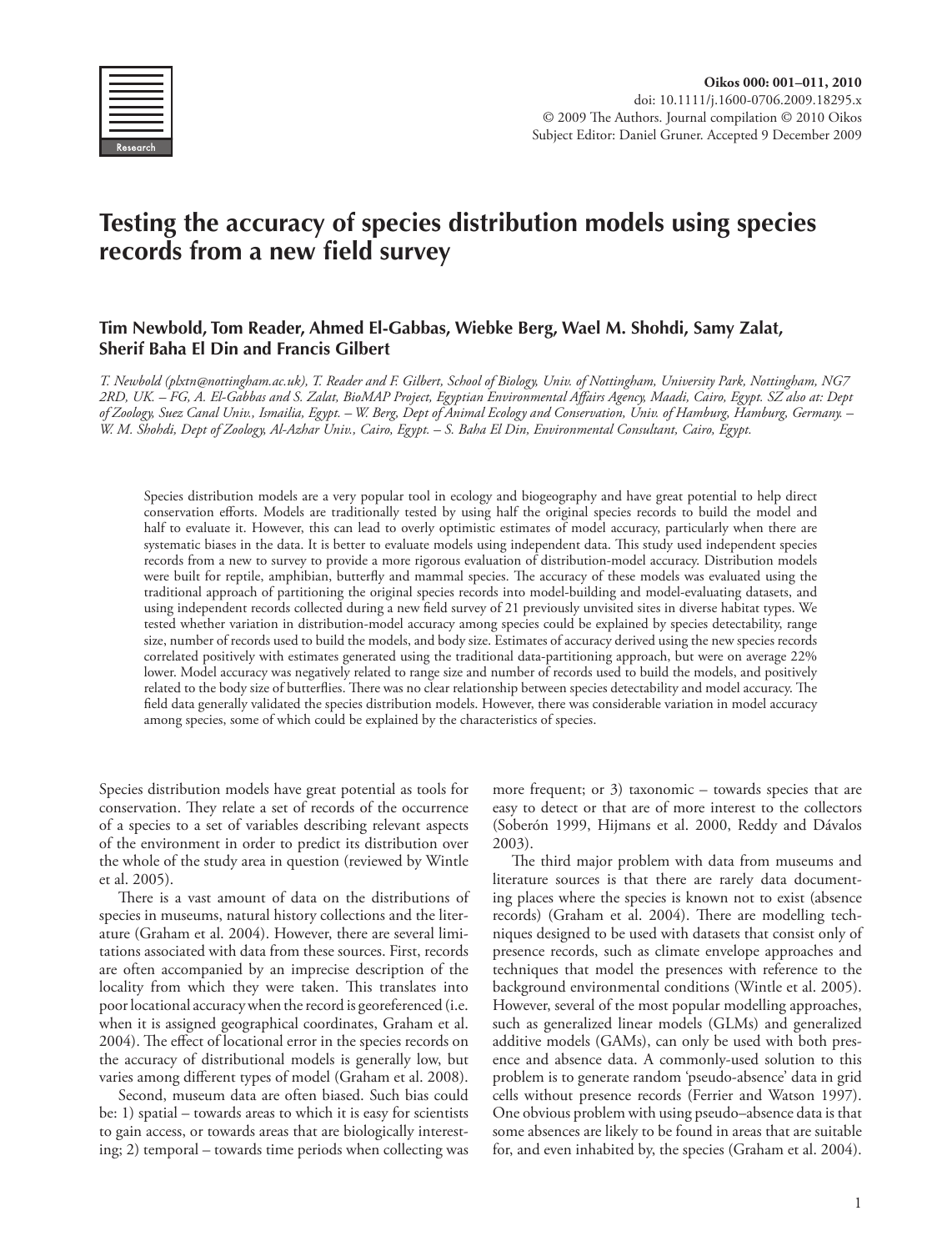Of course, recorded absence of species may also prove to be erroneous. Many species are very difficult to detect and it may take many visits to a site before species absence can be inferred with any degree of confidence (Kéry 2002, MacKenzie et al. 2002). Given accurate species records from a well-designed survey, models built with only presence records have been shown to perform as well as models built with both presences and absences (Wintle et al. 2005) and may present the safest option when there is uncertainty over the reliability of absence data.

Data from museums, collections and the literature are too valuable a source of data to ignore. However, given the potential biases and inaccuracies associated with them, it is particularly important to test the accuracy of model predictions. The simplest way to test the accuracy of a species distribution model is to test its ability to predict correctly the data used to build it in the first place (Fielding and Bell 1997). This is effectively a measure of goodness-of-fit of the model. The main drawback of this approach is that a model can fit the data used to build it very well without capturing the species' real response to the environmental variables (a phenomenon known as overfitting), and this method of model evaluation tends to lead to over-optimistic measures of model accuracy (Chatfield 1995). A better approach is to partition the data in some way, building the model with part of the dataset and evaluating it against the remainder (Fielding and Bell 1997). This is the approach taken by most studies (Hernandez et al. 2008, Franklin et al. 2009). A problem with data-partitioning approaches is that if the same bias in the species data is present in all partitions, then the model may be biased and the estimate of model accuracy inflated (Chatfield 1995). Ideally models should be evaluated using new, independent data on species occurrence (Chatfield 1995). With the wide availability of global positioning systems (GPS), records can be assigned geographical coordinates on collection, eliminating the problem of locational errors. Bias should be reduced as much as possible, particularly bias in environmental space (Wintle et al. 2005). Few studies have used independent data to validate models because collecting such data can be impractical, time-consuming and costly (Wintle et al. 2005, but see Loyn et al. 2001, Elith 2002, Ferrier et al. 2002, Elith et al. 2006, Williams et al. 2009). To the best of our knowledge only one study, on Mexican birds (Feria and Peterson 2002), has used new, independent records to test the accuracy of distribution models based on museum data. Given the potential limitations with records from museums, it is particularly important that the accuracy of models based on them are evaluated rigorously. We used independent records to test the accuracy of distribution models for a variety of species in three separate taxonomic groups.

Even if one is confident of a lack of bias in the data, different kinds of species may be more or less suited to the model-building process. There have been attempts to assess differences among species in the accuracy of their distribution models (Kadmon et al. 2003, Berg et al. 2004, Seoane et al. 2005, Hernandez et al. 2006, Newbold et al. 2009b). These studies have often found that species that are more narrowly distributed produce more accurate distribution models, possibly because small-ranged species have betterdefined habitat requirements and tend to inhabit a greater proportion of the suitable environment, or because in species with larger ranges, populations show local adaptation to the environment in different areas (Stockwell and Peterson 2002, Brotons et al. 2004, Segurado and Araújo 2004, Hernandez et al. 2006, Newbold et al. 2009b). On the other hand, effects of range size could be a statistical artefact associated with the use of pseudo-absence data (Lobo et al. 2008).

Species that are easier to detect are likely to have more complete occurrence data. This may result in more accurate distribution models for these species (Seoane et al. 2005). For example, Pöyry et al. (2008) showed that the accuracy of distribution models for butterflies was positively related to wingspan, possibly owing to differences in detectability during surveys.

In this study, we modelled the distributions of Egyptian butterfly, mammal, reptile and amphibian species using records from museums, collections and the literature, presenting a rare test of their accuracy using new, independently-collected survey data as well as a test using the more traditional data-partitioning method. It was not possible to collect new species records systematically or randomly in the time available because of the remoteness and inaccessibility of many parts of Egypt, but the records were completely independent of the data used to build the models, were designed to be representative of as many habitat types as possible, given the constraints imposed by the logistics of sampling in a remote and hostile environment, and were georeferenced using a GPS and so had negligible locational error. We used the new survey data, which contain both presence and absence records, to test whether a negative effect of species range size on model accuracy persists in the absence of statistical artefacts. We also tested whether model accuracy is related to species detectability and body size (of butterflies).

# **Data and methods**

Distribution models were compiled for Egyptian butterfly, mammal, reptile and amphibian species using Maxent ver. 3.1.0 (Phillips et al. 2006). Maxent uses a machine-learning process to produce a model where the frequency distribution of modelled probabilities is as close to uniform as possible, with the constraint that the expected value of each environmental variable (the sum, across all grid cells, of the product of the probability of occurrence and the value of the environmental variable) must equal the mean value at the presence points (the empirical average). To prevent overfitting a process called regularization is adopted, relaxing this constraint such that the expected value of each environmental variable may fall within a defined margin around the empirical average (Dudík et al. 2004). Maxent is particularly suited to use with museum data, because it designed to deal with datasets consisting only of presence records. The environmental conditions in a sample of cells from throughout the whole study area is used for comparison with the environmental conditions in cells with species presence records in.

The species data used to build the models (hereafter referred to as the original species records) were taken from the database complied as part of Egypt's BioMAP project (<www.biomapegypt.org> for more details). Records were taken from museum and personal collections, and from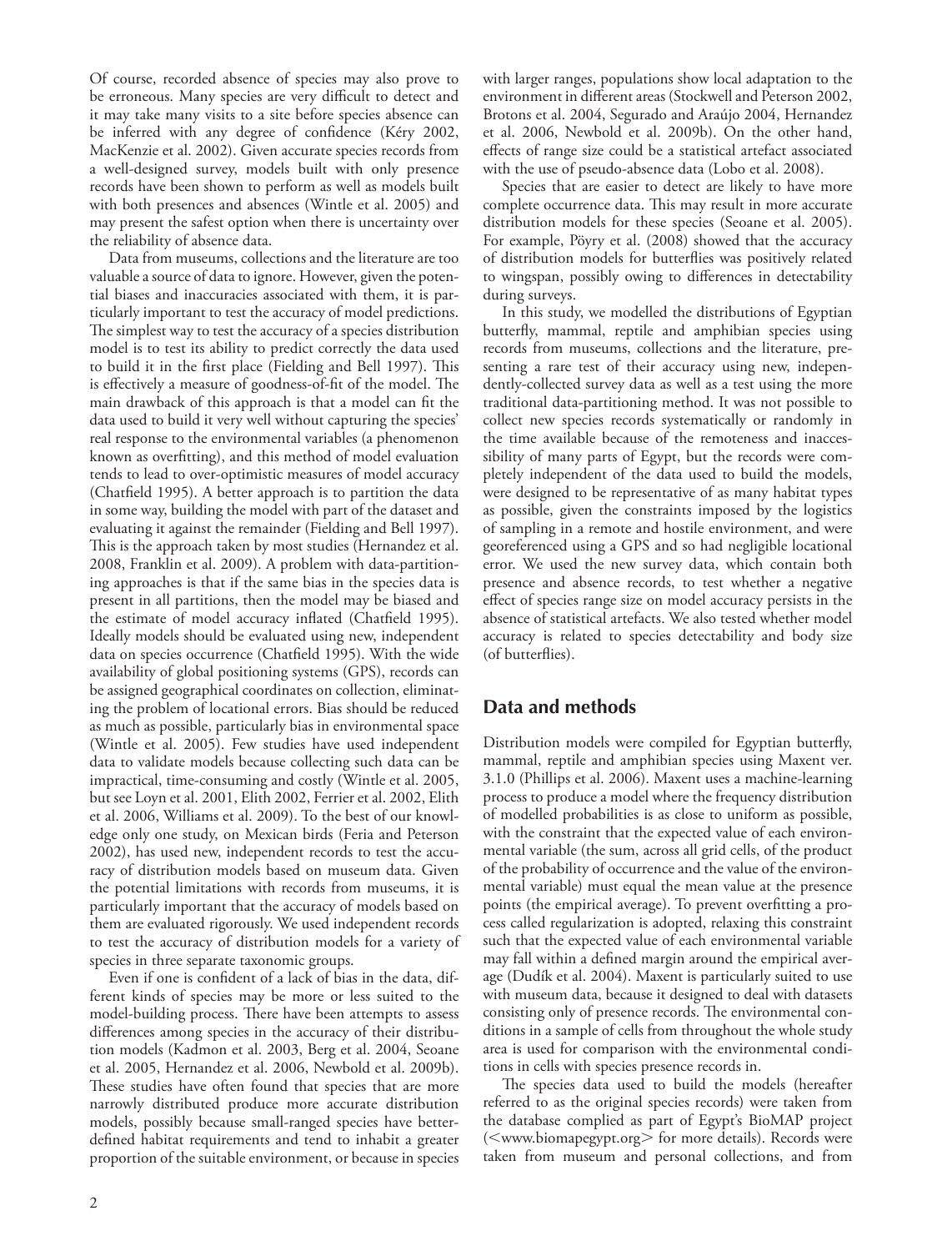the literature (Osborn and Helmy 1980, Larsen 1990). The identification of all extant specimens was checked by experts (Samy Zalat, Sherif Baha-El-Din, Francis Gilbert, Dr Mohammad Basuony, Al Azhar Univ., Cairo), according to the latest taxonomic opinion (Larsen 1990, Wilson and Reeder 2005, Baha El Din 2006). All records were mapped as accurately as possible using a gazetteer developed by the BioMAP project. We estimated the maximum error associated with each sampling location using the point radius method (Wieczorek et al. 2004) and removed records from highly inaccurate localities. Given positive spatial autocorrelation in the environmental variables, a moderate degree of inaccuracy in the location of species records probably does not have a large effect on model accuracy (Graham et al. 2008). The number of records available for each species ranged from 10 to 412 (median  $=$  58); most records were made in the second half of the 20th century (Newbold et al. 2009a).

The environmental variables used in the models consisted of climate and habitat variables. The climate variables were taken from the WorldClim ver. 1.4 dataset (Hijmans et al. 2005). This dataset includes 20 variables describing altitude, temperature and precipitation (Supplementary material Appendix 1). The habitat variable used was a geological habitat classification with 11 categories (sea, littoral coastal land, cultivated land, sand dune, wadi, metamorphic rock, igneous rock, gravel, serir sand sheet, sabkha and sedimentary rock). This map was compiled using satellite imagery, and was verified by extensive ground-truthing (A. Hassan unpubl.). Using 20 environmental variables might cause the models to be overfitted (Chatfield 1995). However, the Maxent model uses a process called regularization to reduce the chance of overfitting and previous studies have shown that it can produce accurate models with small numbers of species records and similar numbers of environmental variables to our study (Wisz et al. 2008). To test whether this was the case in our study, we built a separate set of distribution models using habitat and three principal component axes based on the climatic variables. Models developed using the two sets of variables were very similar (at 5000 random points in Egypt modelled probabilities of occurrence correlated positively – Spearman's rank correlation: mean  $r_s = 0.798 \pm 0.798$ 0.02) and were not significantly different in accuracy (Wilcoxon's matched-pairs test:  $p = 0.122$ ).

To create a second set of species data (hereafter referred to as the independent species records) with which to evaluate the distribution models, we conducted a survey of butterflies, mammals, reptiles and amphibians in Egypt in the summers (May–July) of 2007 and 2008. The reptile, amphibian and mammal species surveyed are active throughout the summer months. The flight periods of all of the butterfly species surveyed encompassed the whole period of sampling. The new records were not used to build distribution models, only to evaluate them. The new data were biased towards roads. The terrain in Egypt makes it almost impossible to sample completely randomly, with many areas situated hundreds of kilometres from the nearest road. We minimized bias in environmental space as much as possible by selecting sites that covered: (1) as large a geographical area as possible; and (2) as many different habitat types as possible, defined using a geological habitat map (A. Hassan unpubl.) and a vegetation land cover map, derived using data from the Advanced Very High Resolution Radiometer (Hansen et al. 2000). At each site we performed four 1-km walking transects at different times of day (early morning, late morning, late afternoon, evening), paced to take approximately an hour and a half each. At the same time, some members of the expedition actively searched for species in the area surrounding the start point of the transect. Transects were located such that they sampled all the major habitat types present at each site. A species was recorded as being present if it was observed at least once, and absent otherwise. Twentyone sites were surveyed in this way (Fig. 1, Supplementary material Appendix 1). In addition to records from the fullysurveyed sites, we also included incidental observations of species from 13 other localities (Fig. 1, Supplementary material Appendix 1). Data from these sites consisted of records of species presence only, because we did not carry out replicate transects at these sites and thus could not infer species absence. Almost all new sites were situated at least 1 km from sites with records in the original dataset (Fig. 1). All fullysurveyed sites were at least three km from the nearest other site, and all but four were at least ten km from the nearest other site. Including locations with incidental records, distances among sites were sometimes much smaller; four sites were less than one km from the nearest other site and 15 sites were less than ten km from the nearest site. Butterflies were sampled by visual searching and sweep netting, reptiles and amphibians by visual scans and active searches, and mammals mainly by checking for tracks and signs, although sightings of species were also noted. Sixty species were recorded in total, 34 of which were recorded at least twice: 20 reptiles and amphibians, ten butterflies and four mammals (Supplementary material Appendix 1).

Imperfect detectability of species is likely to have an impact on the reliability of data describing species absence from surveys such as ours (Kéry 2002, MacKenzie et al. 2002).



Figure 1. Sites with reptile, amphibian, butterfly and mammal records in the BioMAP database (grey crosses and asterisks), and sites that were sampled during the new survey (black triangles).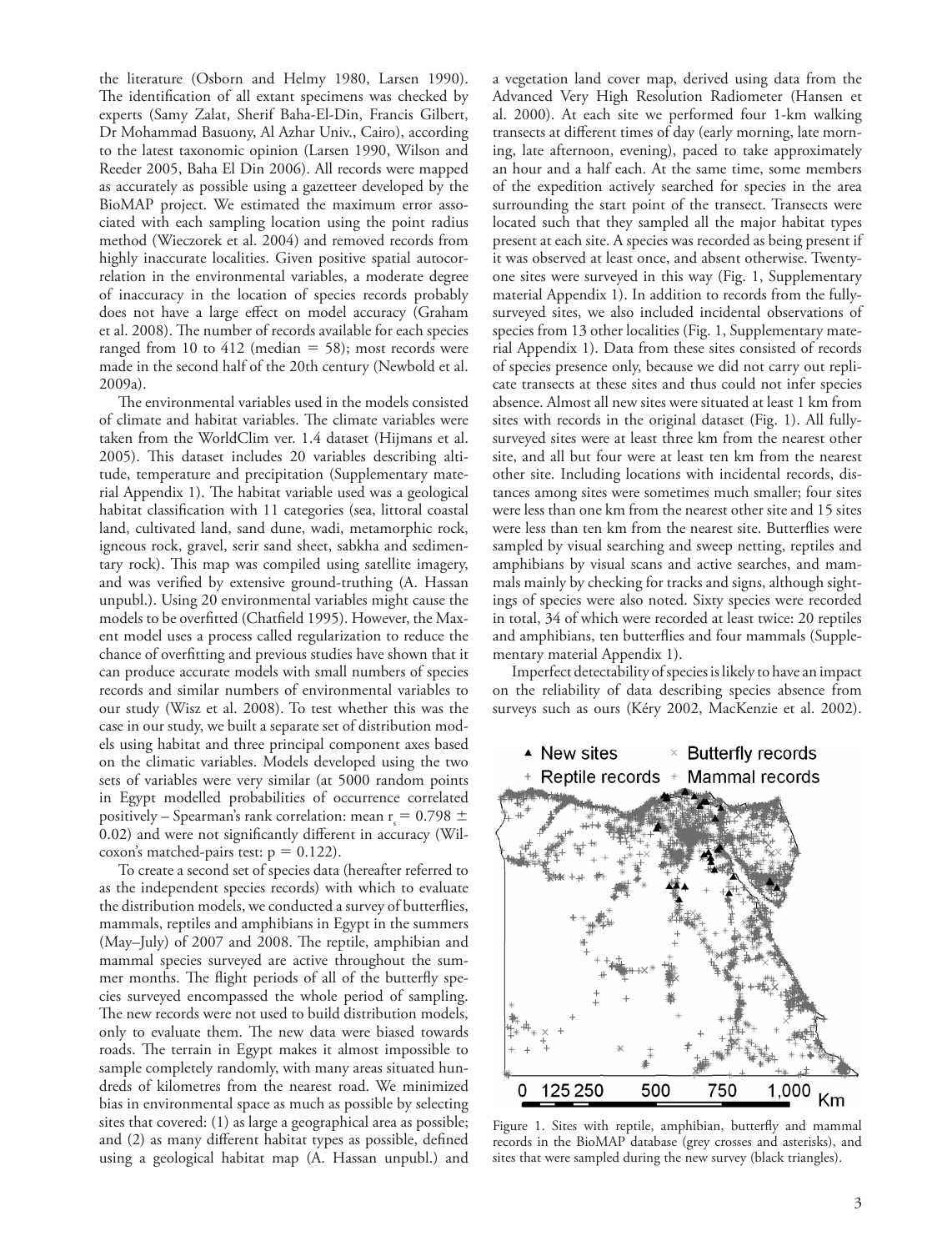We modelled the detectability of species in our new survey data, following MacKenzie et al. (2002). The four transects undertaken at each site were treated as independent visits  $(n_1, n_2, n_3,$  and  $n_4)$ . The likelihood (L) of obtaining a particular pattern of occurrence for a species across all four transects at all fully-surveyed sites is:

$$
L = \left[ \psi^{n} \prod_{t=1}^{t=4} p^{n_t} (1-p)^{n-n_t} \right] \times \left[ \psi \prod_{t=1}^{t=4} (1-p) + (1-\psi) \right]^{N-n}
$$

where  $\Psi$  is the probability that a species occurs at a given site, p is the probability that the species is detected during one transect given that it occurs at the site, t is the transect number, n. is the number of sites where the species was recorded in at least one transect, and N is the total number of sites visited (MacKenzie et al. 2002). The parameters p and  $\Psi$ were estimated using a maximum likelihood approach with the package 'mle' in R (R Development Core Team 2004). Upper and lower bounds of 0.0001 and 0.9999 respectively were set for both parameters. The model has been shown to be reasonably robust to sample sizes as small as those encountered here (Wintle et al. 2004). The model assumes that occurrence and detection probabilities are constant across sites, which is almost certainly not true. The modelled probabilities should therefore be considered rough estimates to gauge the reliability of the occurrence data and not as accurate estimates of the probabilities of detection and occurrence.

The distribution models were evaluated using three different sets of data. First, using partitioned data, whereby the original species records were divided randomly before modelling – half for model building and half for model evaluation. Models were evaluated using these reserved presence records and 2500 pseudo-absences (Ferrier and Watson 1997), drawn randomly from cells that lacked a record of the species in question. Second, using the independent species presence records and 2500 pseudo-absences, generated as before. Third, using the independent presence and absence records. Model accuracy was measured using the AUC statistic (Fielding and Bell 1997). The receiver operating characteristic curve is a plot of the proportion of presence records correctly predicted present (sensitivity) against the proportion of absence records incorrectly predicted present (commission) for a range of thresholds used to divide predicted presence from predicted absence. The area under the curve (AUC) measures the ability of the model to discriminate recorded presences from recorded absences (Fielding and Bell 1997). An AUC value of 1 indicates perfect discrimination and an AUC value of 0.5 indicates a model that is no better than random. Estimated accuracy according to AUC values was compared among the three approaches. We correlated estimates of accuracy made by partitioning the original species records with estimates made using the independent records, to test whether models were ranked similarly. To provide an alternative measure of accuracy to the AUC statistic, the models were also tested against the independent presence and absence records using the slope of the relationship between model predicted probability and species occurrence (presence or absence), fitted using a generalized linear model with binomial errors (McCullagh and Nelder 1989).

We tested a number of factors that may explain variation in model accuracy (measured using the independent presence and absence records) among species: (1) estimated species detectability (2) range size in Egypt; (3) number of presence records used to build the models; and (4) taxonomic group (mammals, butterflies, or reptiles and amphibians). The proportion of Egypt's land area predicted by the distribution models to be occupied was used as an index of range size. To calculate this, we converted the continuous prediction of probability of occurrence into a binary prediction of presence or absence, by assigning a threshold probability of occurrence to the model for each species. The threshold was set such that 95% of the presence records used to build the models were predicted correctly as being present (Pearson et al. 2004).

The effect of estimated species detectability on distributionmodel accuracy was tested by a simple correlation test, because detectability could not be estimated for species that were not recorded during the walking transects. As an additional test of the effect of estimated species detectability, we also correlated butterfly wingspans (wing-tip to wing-tip; Gilbert and Zalat 2007) with model accuracy. The remaining factors were tested using generalized linear models with normal errors. AUC values were entered as the dependent variable, taxonomic group as a factor, and predicted range size and number of presence records used to build the model as covariates. We used a model selection method based on the approach recommended by Burnham and Anderson (2002). We built a global model with all terms, and candidate models with every combination of terms. AIC scores were extracted for each model and the difference between a model's AIC value and the lowest value of all models (the AIC difference,  $\Delta$ ) was calculated. Model weight was calculated using the following formula (Burnham and Anderson 2002):

$$
\mathbf{w}_{i} = \frac{\exp\left(-\frac{1}{2}\Delta_{i}\right)}{\sum_{r=1}^{R} \exp\left(-\frac{1}{2}\Delta_{r}\right)}
$$

where  $\Delta$  is the AIC difference of the model in question and  $\Delta$ <sub>s</sub> are the AIC differences of the other models. The relative importance of each variable was assessed by summing the AIC weights of all candidate models containing it (Burnham and Anderson 2002), hereafter referred to as 'sum of AIC weights'.

#### **Results**

Estimates of the probability of detecting a species in a single transect (p) ranged from less than 0.001 to approximately 0.75 (Table 1). For butterflies, the migratory species *Vanessa atalanta* and *Vanessa cardui*, and the skipper *Pelopidas thrax* had low probabilities of detection, but most species were relatively easily detected. Mammals generally had much lower probabilities of detection than butterflies; the gazelle *Gazella dorcas* was an exception because its presence could be reliably ascertained by tracks and faeces. Reptiles and amphibians were highly variable in their estimated detectability. The snakes and the chamaeleon *Chamaeleo africanus* had very low probabilities of detection, while the lizards, skinks and amphibians generally had higher probabilities. Estimates of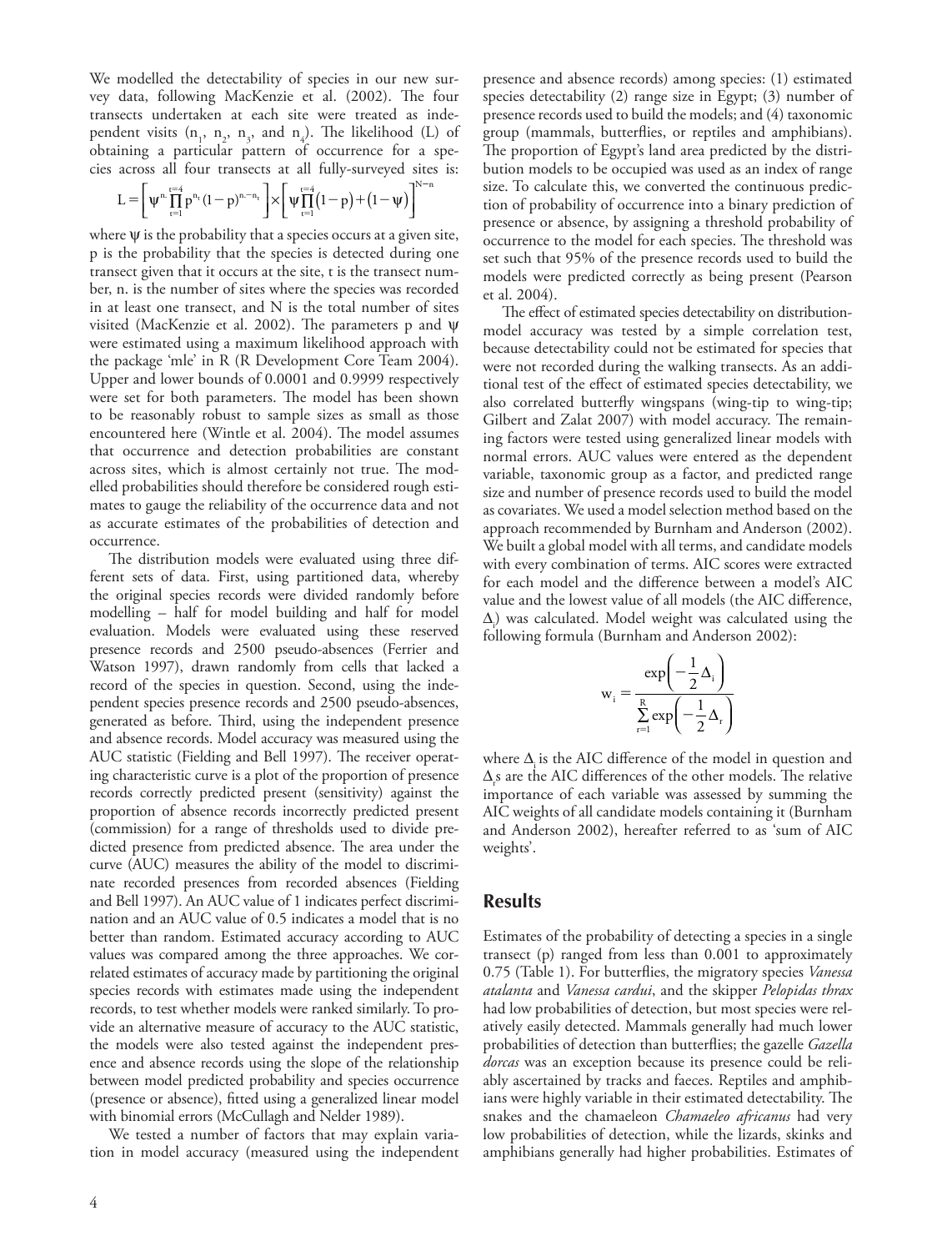Table 1. Estimated probabilities of occurrence  $(\psi)$  and detection, given occurrence (p) for species recorded in the walking transects at the fully-surveyed sites. Each transect was treated as an independent sampling event.  $\psi$  and p were estimated using a maximum likelihood approach (MacKenzie et al. 2002), assuming that both probabilities are constant across sites.

| Species                     | Ψ     | p       |
|-----------------------------|-------|---------|
| Reptiles and amphibians     |       |         |
| Acanthodactylus boskianus   | 0.466 | 0.508   |
| Acanthodactylus scutellatus | 0.429 | 0.112   |
| Cerastes cerastes           | 0.413 | 0.019   |
| Chamaeleo africanus         | 0.413 | 0.019   |
| Malpolon monspessulanus     | 0.420 | < 0.001 |
| Mesalina guttulata          | 0.413 | 0.019   |
| Natrix tessellata           | 0.413 | 0.019   |
| Ptychadena mascareniensis   | 0.471 | 0.208   |
| Rana bedriagae              | 0.413 | 0.019   |
| Sphenops sepsoides          | 0.512 | 0.361   |
| Trapelus mutabilis          | 0.408 | 0.039   |
| <b>Butterflies</b>          |       |         |
| Colias croceus              | 0.461 | 0.247   |
| Danaus chrysippus           | 0.521 | 0.438   |
| Lampides boeticus           | 0.625 | 0.750   |
| Leptotes pirithous          | 0.476 | 0.190   |
| Pelopidas thrax             | 0.450 | 0.108   |
| Pieris rapae                | 0.440 | 0.238   |
| Pontia glauconome           | 0.474 | 0.294   |
| Vanessa atalanta            | 0.420 | < 0.001 |
| Vanessa cardui              | 0.427 | < 0.001 |
| Zizeeria karsandra          | 0.500 | 0.300   |
| Mammals                     |       |         |
| Capra nubiana               | 0.420 | < 0.001 |
| Gazella dorcas              | 0.406 | 0.296   |
| Lepus capensis              | 0.460 | 0.159   |

the probability of site occupancy  $(\psi)$ , which is equivalent to the proportion of sites predicted to be occupied, were consistent with estimates of range size derived from the species distribution models (Spearman's rank correlation test:  $r_s$  = 0.453,  $n = 23$ ,  $p = 0.03$ ).

Model accuracy estimates made by partitioning the original species records into model-building and model-evaluation datasets, were high and significantly better than random (one sample t-test:  $t = 22.0$ , DF = 33, p < 0.001). AUC values ranged from 0.666 to 0.975, with an average of 0.845  $\pm$  0.016. Accuracy estimates made using the independent presence records (i.e. records from the new survey) and pseudoabsences were also high and significantly better than random  $(t = 16.7, DF = 33, p < 0.001)$ . AUC values ranged from 0.485 to 1.000, with an average of 0.875  $\pm$  0.022. Finally, accuracy estimates generated using the independent presences and absences were reasonably high and significantly better than random ( $t = 4.03$ , DF= 33,  $p < 0.001$ ), although lower than estimates made using pseudo-absences. AUC values ranged from 0.219 to 1.000, with an average of 0.655  $\pm$ 0.039 (for examples of the distribution models, Fig. 2). Testing the accuracy of models against the independent records, using the slope of the relationship between model predicted probability of occurrence and observed occurrence (presence or absence), also showed the predictions to be reasonably accurate. The relationships were positive for 26/34 species, although only nine were significantly positive (GLM:  $p \le$ 0.05). Slope coefficients ranged from –5.67 to 22.13; the average coefficient was significantly greater than zero (one sample t-test:  $t = 3.16$ ,  $DF = 32$ ,  $p = 0.003$ ). Estimates of accuracy made using subsets of the original presence records correlated significantly and positively with estimates made using the independent records (Spearman's rank correlation:  $r_s = 0.544$ ,  $n = 34$ ,  $p = 0.001$ ; Fig. 3).

Model accuracy showed no clear relationship with estimated species detectability (Spearman's rank correlation:  $r_s = -0.294$ , n = 25, p = 0.154). However, for butterfly species, wingspan correlated positively with model accuracy (Pearson's correlation coefficient:  $r = 0.652$ ,  $n = 10$ ,  $p =$ 0.041; Fig. 4). Model accuracy was negatively related to the predicted range size of species within Egypt (GLM: sum of AIC weights  $= 0.952$ ; Table 2, Fig. 5a). Surprisingly, there was also a strong negative effect of the number of species presence records used to build the models on the accuracy of predictions (sum of AIC weights  $= 0.991$ ; Table 2, Fig. 5b). There was little support for an effect of taxonomic group on the accuracy of distribution models (sum of AIC weights 0.172; Table 2).

### **Discussion**

Overall, the distribution models built in this study were shown to be significantly better than random when tested against independent data collected by surveying a diverse range of habitats in Egypt. This strongly suggests that data from museums, natural history collections and literature can be used to make useful predictions about species' ranges. Several studies have reached a similar conclusion (Peterson et al. 2002, Raxworthy et al. 2003), but it is rare that models are tested against independent evaluation data (but see Loyn et al. 2001, Elith 2002, Ferrier et al. 2002, Elith et al. 2006). Uncertainties and biases will be more prevalent in models built using museum and literature records (Graham et al. 2004), making evaluation with independent data more important. Some authors have experimented with using species records from separate geographical areas (Peterson and Shaw 2003, Randin et al. 2006, Heikkinen et al. 2007) or time periods (Raxworthy et al. 2003) to evaluate models. However, predictions extrapolated outside the environmental conditions encompassed by the data that were used to build the model are likely to be inaccurate in the new areas even if they are accurate in the area for which they were built. The best approach is to collect new, independent data inside the study area for which the models were developed reducing bias as much as possible, particularly bias in environmental space (Wintle et al. 2005).

The reliability of data on species absence probably depends on the relative detectability of the taxa in question (MacKenzie et al. 2002). There was substantial variation in estimated detection probability among species in the new survey. The results of the maximum likelihood model were consistent with our expectations. First, the predicted proportion of sites occupied correlated positively with predicted range size according to the distribution models. Second, detection probabilities were very low for elusive species, such as the snakes, and for rare migrants, such as the red admiral butterfly *Vanessa atalanta*, and higher for conspicuous and more abundant species, including some of the lizards and most of the butterflies. The accuracy of species distribution models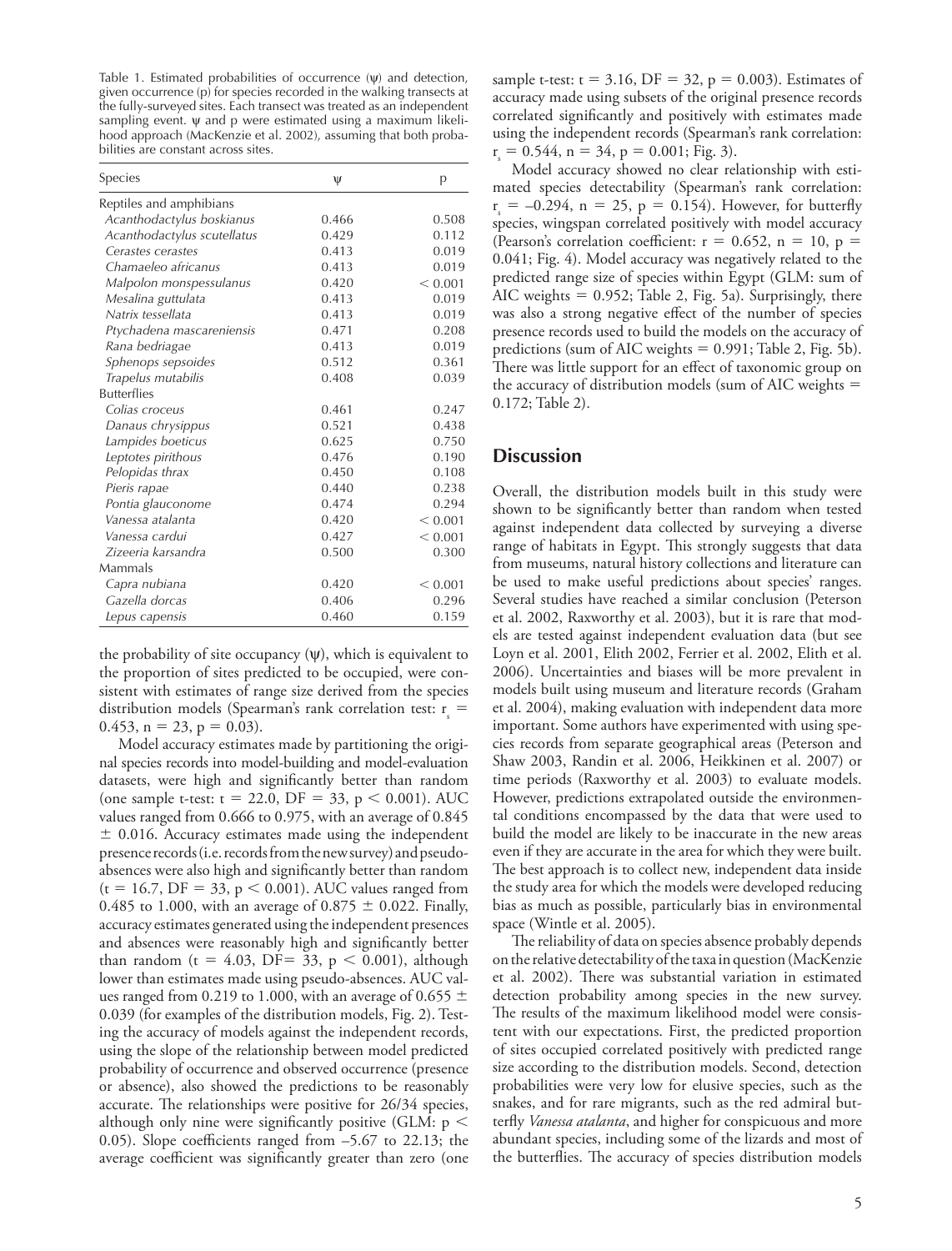

Figure 2. Predicted distributions and independent occurrence records for two species: (a) the Montpellier snake *Malpolon monspessulanus*, which had the most accurate distribution model; and (b) the cape hare *Lepus capensis*, which had the least accurate distribution model. Distribution models were built with Maxent ver. 3.1.0 using records from the BioMAP database and variables describing climate and habitat. Light shading indicates areas with a high probability of occurrence, while dark shading indicates a low probability of occurrence. The independent occurrence records  $($   $=$   $=$  presence; O  $=$  absence) were collected during a new field survey of 21 sites in the summers (May–July) of 2007 and 2008; these records were used to evaluate the distribution models.

did not appear to be affected by detection probability suggesting that, even in small-scale surveys with relatively few visits to each site, imperfect detection of species may not be a major problem. On the other hand, the accuracy of distribution models for butterfly species was positively correlated with body size, which was used as a surrogate for detectability. It is possible that our maximum likelihood-based estimates of detection probability were inaccurate; for instance, one of the major assumptions of the maximum likelihood model that we used is that occurrence and detection probabilities are constant across sites (MacKenzie et al. 2002), which is very unlikely to be true. However, very abundant and easily detectable species, such as the long-tailed blue butterfly *Lampides boeticus* and Bosk's lizard *Acanthodactylus boskianus*, had high estimated detection probabilities and inaccurate distribution models, whereas species that are difficult to detect, such as Montpellier's snake *Malpolon monspessulanus*, had low estimated detectability but very accurate distribution models. An alternative explanation for the relationship between butterfly wingspan and distribution-model accuracy is that larger butterflies are more mobile and able to reach a greater proportion of suitable habitat, giving a closer correlation between environmental variables and occurrence (Pöyry et al. 2008), although the effect of body size on butterfly mobility is contentious (Cowley et al. 2001).

6

Estimates of model accuracy made using the data partitioning approach were relatively consistent with estimates made using the new survey data. This suggests that



Figure 3. The relationship, for 34 species of Egyptian mammal, butterfly, reptile and amphibian species, between distribution-model accuracy estimated using independent species presence and absence records, and distribution-model accuracy estimated using partitioned data, whereby the original species presence records were randomly divided in half for model building and model evaluation respectively. Accuracy was estimated using the AUC statistic (Fielding and Bell 1997).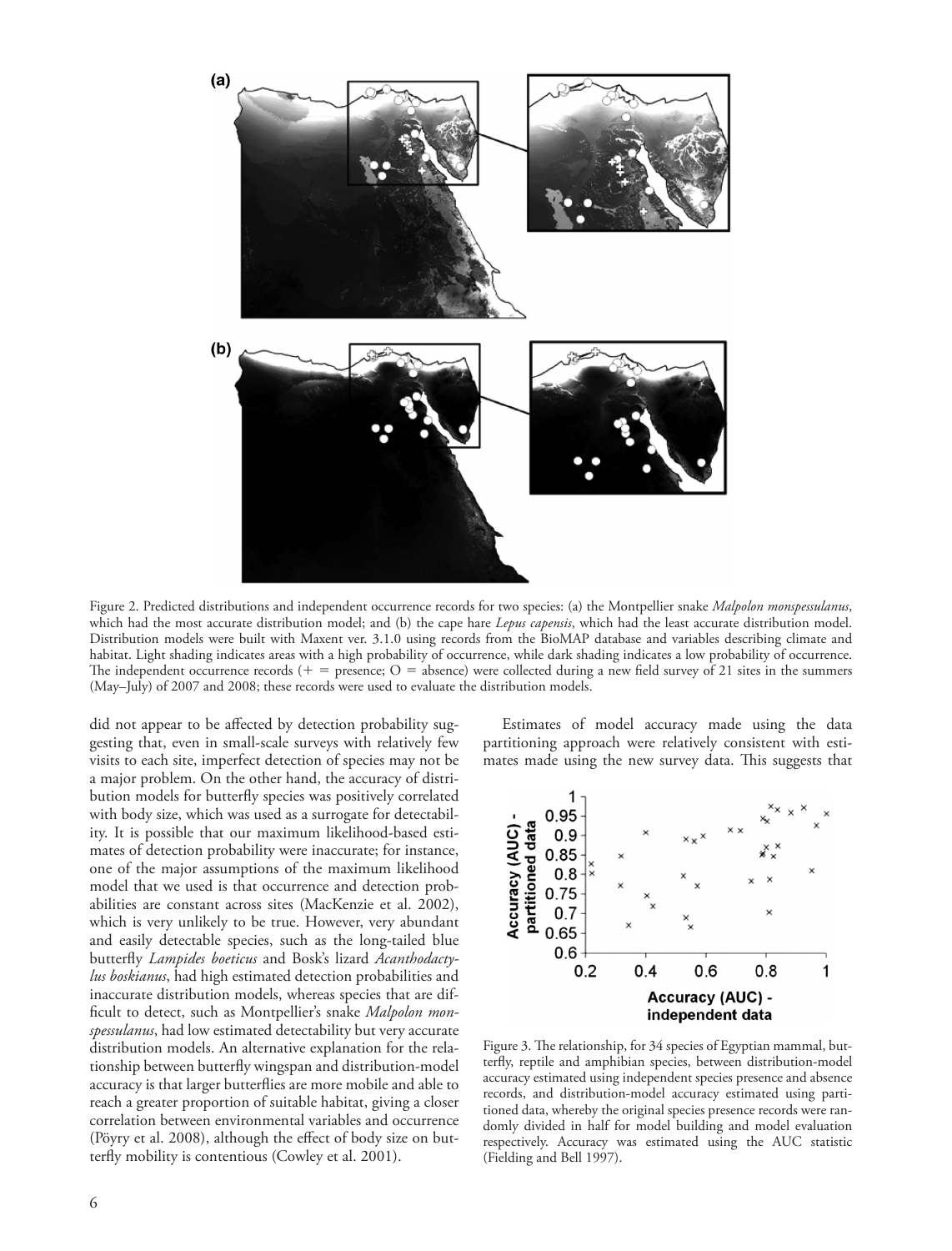

Figure 4. Relationship between the wingspan (wing-tip to wing-tip; (Gilbert and Zalat 2007)) of ten Egyptian butterfly species and the accuracy of distribution models, assessed using independent species records from a new field survey. Model accuracy was measured with the AUC statistic (Fielding and Bell 1997).

a data-partitioning approach can give us a good idea about the relative accuracy of models and can be used to compare model accuracy among species. Accuracy estimates made using the partitioned species records and pseudo-absences, and also with independent presence records and pseudoabsences, were much higher than estimates made using both independent presence and independent absence records. This is consistent with a previous suggestion that overly-optimistic estimates of model accuracy can be generated using pseudoabsence data (Lobo et al. 2008), but it should be borne in mind that the small numbers of independent records may partly explain the low measures of accuracy using independent data. Nevertheless, further comparisons of model accuracy using pseudo-absences and real absences are needed and it would be prudent not to use data partitioning as the sole method for evaluating distribution models, especially if the models will be used for conservation decision-making. The accepted threshold of 0.7 above which models are considered to be good (Pearce and Ferrier 2000) may place undeserved confidence in poor predictions.

Some of the variation in model accuracy was explained by range size. Species with larger ranges within Egypt were

Table 2. Results from a set of generalized linear models with a normal error distribution testing factors affecting variation in the accuracy of species distribution models among species. Factors tested were predicted range size in Egypt (R), number of presence records used to build the models (S), and taxonomic group (T). Candidate models were built with every combination of terms. These models were compared using AIC and the difference between the AIC of a model and the minimum AIC of all models. Model weights were calculated following Burnham and Anderson (2002).

| Model        | Deviance in AUC<br>values explained | <b>AIC</b> | <b>AIC</b><br>difference $(\Delta)$ | Model<br>weight $(w_i)$ |
|--------------|-------------------------------------|------------|-------------------------------------|-------------------------|
| $R + S$      | 48.34                               | $-20.41$   | 0                                   | 0.804                   |
| $R + S + T$  | 49.05                               | $-16.9$    | 3.51                                | 0.139                   |
| $S+T$        | 40.63                               | $-13.68$   | 6.73                                | 0.0278                  |
| <sup>S</sup> | 31.96                               | $-13.04$   | 7.37                                | 0.0202                  |
| $R+T$        | 34.53                               | $-10.35$   | 10.06                               | 0.00526                 |
| R            | 24.6                                | $-9.55$    | 10.86                               | 0.00353                 |
|              | 3.71                                | 0.756      | 21.17                               | $2.04 \times 10^{-5}$   |



Figure 5. For 34 species of Egyptian reptiles, amphibians, butterflies and mammals: (a) the relationship between range size, estimated as the proportion of grid cells in Egypt predicted occupied, and the accuracy of distribution models estimated using independent species records from a new field survey; (b) the relationship between the number of presence records used to build the distribution model and model accuracy, estimated using independent species records. Model accuracy was measured using the AUC statistic (Fielding and Bell 1997).

modelled less accurately than species with smaller ranges. A negative effect of range size on the accuracy of species distribution models has been reported before (Stockwell and Peterson 2002, Brotons et al. 2004, Segurado and Araújo 2004, Hernandez et al. 2006, Newbold et al. 2009b), but most of these studies have used real presence data with pseudo-absence data. Thus, the apparent effect of range size could be a statistical artefact owing to pseudo-absences being more distant in environmental space from the presence records for species with smaller range sizes (Lobo et al. 2008). Our results show that the distributions of species with smaller ranges are modelled more accurately even in the absence of statistical artefacts. This could be because narrowly-distributed species have more specific climate and habitat requirements than more widespread species (Brotons et al. 2004, Hernandez et al. 2006). Alternatively, separate populations of widespread species may show local adaptation to the environmental conditions in different parts of the study area (Stockwell and Peterson 2002, Brotons et al. 2004): although two of the butterfly species have more than one sub-species in Egypt (*Carcharodus stauderi* and *Spialia doris*; Gilbert and Zalat 2007), these distinctions were not considered in this study.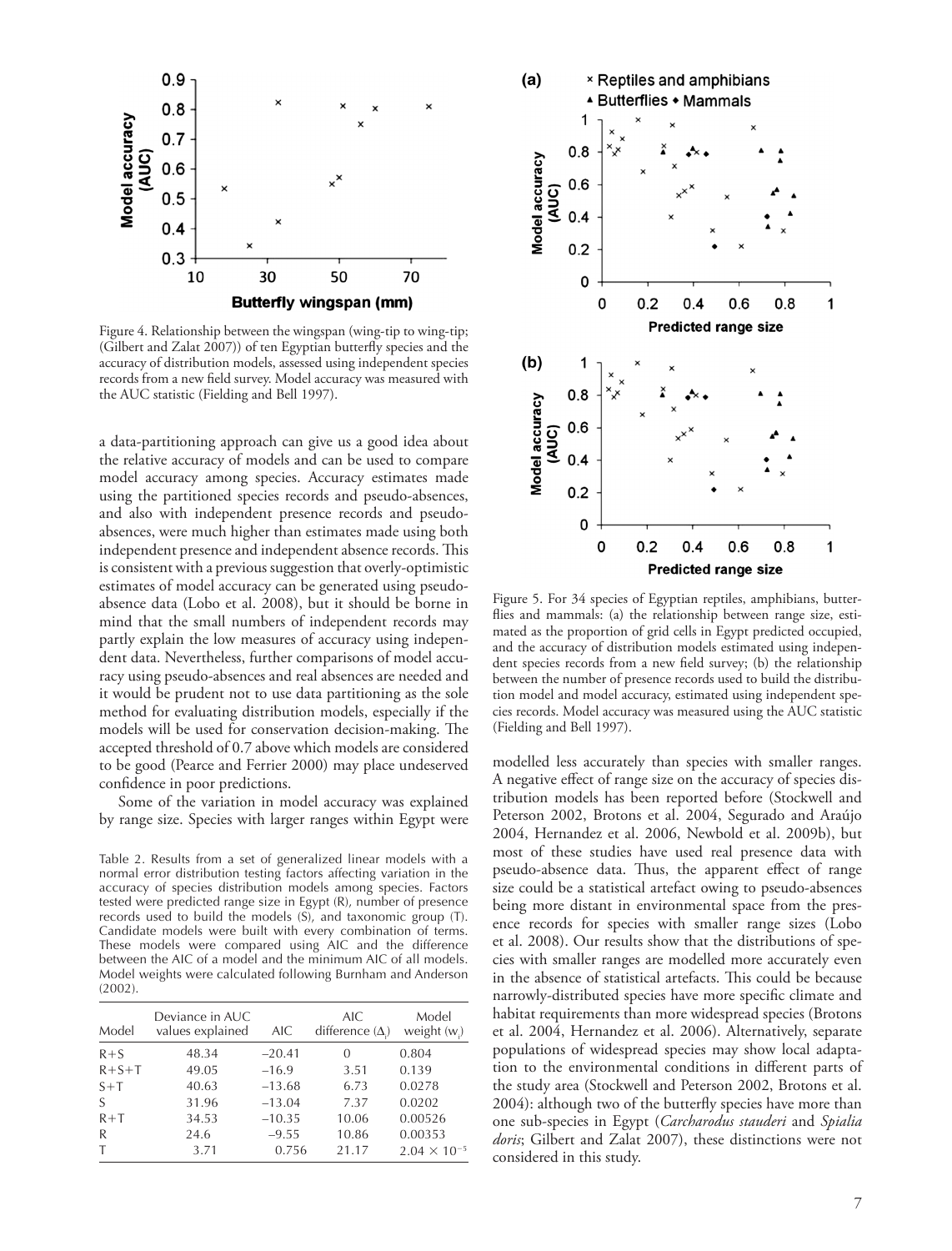Surprisingly, we found a significant negative effect of the number of species records used to build models on the accuracy of model predictions. Most previous studies have found the relationship between sample size and model accuracy, if present, to be positive (Pearce and Ferrier 2000, Phillips et al. 2004). Several studies have shown that species with narrower distributions and more specific habitat requirements are modelled more accurately (Kadmon et al. 2003, Hernandez et al. 2006, Newbold et al. 2009b). It is probable that some aspect of this was captured by sample size but not by the measure of range size that we used. For example, more narrowly distributed species are likely to be less abundant (Gaston et al. 2000) and thus detected less often during surveys. Alternatively, habitat specialists may be easier to model because they have very specific requirements, but may be restricted to particular microhabitats or resources and thus have been detected less frequently in the past.

Ideally data used to evaluate the accuracy of distribution models should be completely independent of the data used to build the models and free from any bias (Chatfield 1995), but given limited resources this may not be possible (Wintle et al. 2005). Although our new species records contained some bias (for example, towards locations near roads), we reduced environmental bias by selecting sites that covered as broad a range of climate and habitat types as possible. This approach is better than simple data-partitioning, because some bias has been eliminated and because locational error in the records has been eliminated. Moreover, it is more practicable than a truly random survey, especially for less accessible areas such as Egypt. The time constraints imposed on our field expedition meant that we were only able to survey the northeast part of Egypt. Therefore, we cannot be certain that the models were accurate for other parts of Egypt, particularly in the Western desert where museum records are scarce. Nevertheless, at least in northeast Egypt, the models appeared to provide an accurate reflection of the distribution of species.

In conclusion, our results support the use of species distribution models in ecology. Predictions made for many species in three very different taxonomic groups were shown to be accurate using completely independent species occurrence data. However, there was considerable variation across species in the accuracy of distribution models. Distribution models have great potential as tools for conservation, but it is crucial that their predictions are first evaluated thoroughly. Currently, using completely independent data to evaluate model predictions is a rare practice, which is not surprising given that conducting new surveys can be time-consuming and very expensive (Wintle et al. 2005). However, we show that even small field surveys can be used to test model accuracy and can highlight patterns in the accuracy of models.

*Acknowledgements –* We thank Italian Cooperation (Debt Swap) for funding the BioMAP Project; Mustafa Fouda (Director of the Nature Conservation Sector, EEAA) for facilities and comments on the work; all the BioMAP staff (Ahmed Yakoub, Alaa Awad, Muhammed Sherif, Shama Omran, Shaimaa Esa, Yasmin Safwat, Nahla Ahmed, Esraa Saber); Mohammad Basuony and Abd El Aal Attia for help during dataset preparation and preliminary analysis; and Rashed Refaey, Ahmed Refaey and other Egyptian field guides for making the field expedition possible. This work was supported by the Natural Environment Research Council (grant number NER/S/A/2006/14170).

## **References**

- Baha El Din, S. 2006. A guide to the reptiles and amphibians of Egypt. – Am. Univ. in Cairo Press.
- Berg, Å. et al. 2004. Logistic regression models for predicting occurrence of terrestrial molluscs in southern Sweden – importance of environmental data quality and model complexity. – Ecography 27: 83–93.
- Brotons, L. et al. 2004. Presence–absence versus presence-only modelling methods for predicting bird habitat suitability. – Ecography 27: 437–448.
- Burnham, K. P. and Anderson, D. R. 2002. Model selection and multimodel inference: a practical information-theoretic approach. – Springer.
- Chatfield, C. 1995. Model uncertainty, data mining and statistical inference. – J. R. Stat. Soc. A 158: 419–466.
- Cowley, M. J. R. et al. 2001. Density-distribution relationships in British butterflies. I. The effect of mobility and spatial scale. – J. Anim. Ecol. 70: 410–425.
- Dudík, M. et al. 2004. Performance guarantees for regularized maximum entropy density estimation. – In: Shawe-Taylor, J. and Singer, Y. (eds), Proc. 17th Annu. Conf. Computational Learning Theory. Springer, pp. 472–486.
- Elith, J. 2002. Quantitative methods for modeling species habitat: comparative performance and an application to Australian plants. – In: Ferson, S. (ed.), Quantitative methods for conservation biology. Springer, pp. 39–58.
- Elith, J. et al. 2006. Novel methods improve prediction of species' distribution from occurrence data. – Ecography 29: 129–151.
- Feria and Peterson 2002. Prediction of bird community composition based on point-occurrence data and Interferential algorithms: a Valuable tool in biodiversity assessments. – Div. Distr. 8: 49–56.
- Ferrier, S. and Watson, G. 1997. An evaluation of the effectiveness of environmental surrogates and modeling techniques in predicting the distribution of biological diversity. – NSW Natl Parks and Wildlife Service.
- Ferrier, S. et al. 2002. Extended statistical approaches to modelling spatial pattern in biodiversity in northeast New South Wales. I. Species-level modelling. – Biodiv. Conserv. 11: 2275–2307.
- Fielding, A. H. and Bell, J. F. 1997. A review of methods for the assessment of prediction errors in conservation presence/ absence models. – Environ. Conserv. 24: 38–49.
- Franklin, J. et al. 2009. Effect of species rarity on the accuracy of species distribution models for reptiles and amphibians in southern California. – Div. Distr. 15: 167–177.
- Gaston, K. J. et al. 2000. Abundance–occupancy relationships. J. Appl. Ecol. 37: 39–59.
- Gilbert, F. and Zalat, S. 2007. The butterflies of Egypt: atlas, red data listing and conservation. – BioMAP, EEAA.
- Graham, C. H. et al. 2004. New developments in museum-based informatics and applications in biodiversity analysis. – Trends Ecol. Evol. 19: 497–503.
- Graham, C. H. et al. 2008. The influence of spatial errors in species occurrence data used in distribution models. – J. Appl. Ecol. 45: 239–247.
- Hansen, M. C. et al. 2000. Global land cover classification at 1 km spatial resolution using a classification tree approach. – Int. J. Remote Sensing 21: 1331–1364.
- Heikkinen, R. K. et al. 2007. Biotic interactions improve prediction of boreal bird distributions at macro-scales. – Global Ecol. Biogeogr. 16: 754–763.
- Hernandez, P. A. et al. 2006. The effect of sample size and species characteristics on performance of different species distribution modeling methods. – Ecography 29: 773–785.
- Hernandez, P. A. et al. 2008. Predicting species distributions in poorly-studied landscapes. – Biodiv. Conserv. 17: 1353–1366.